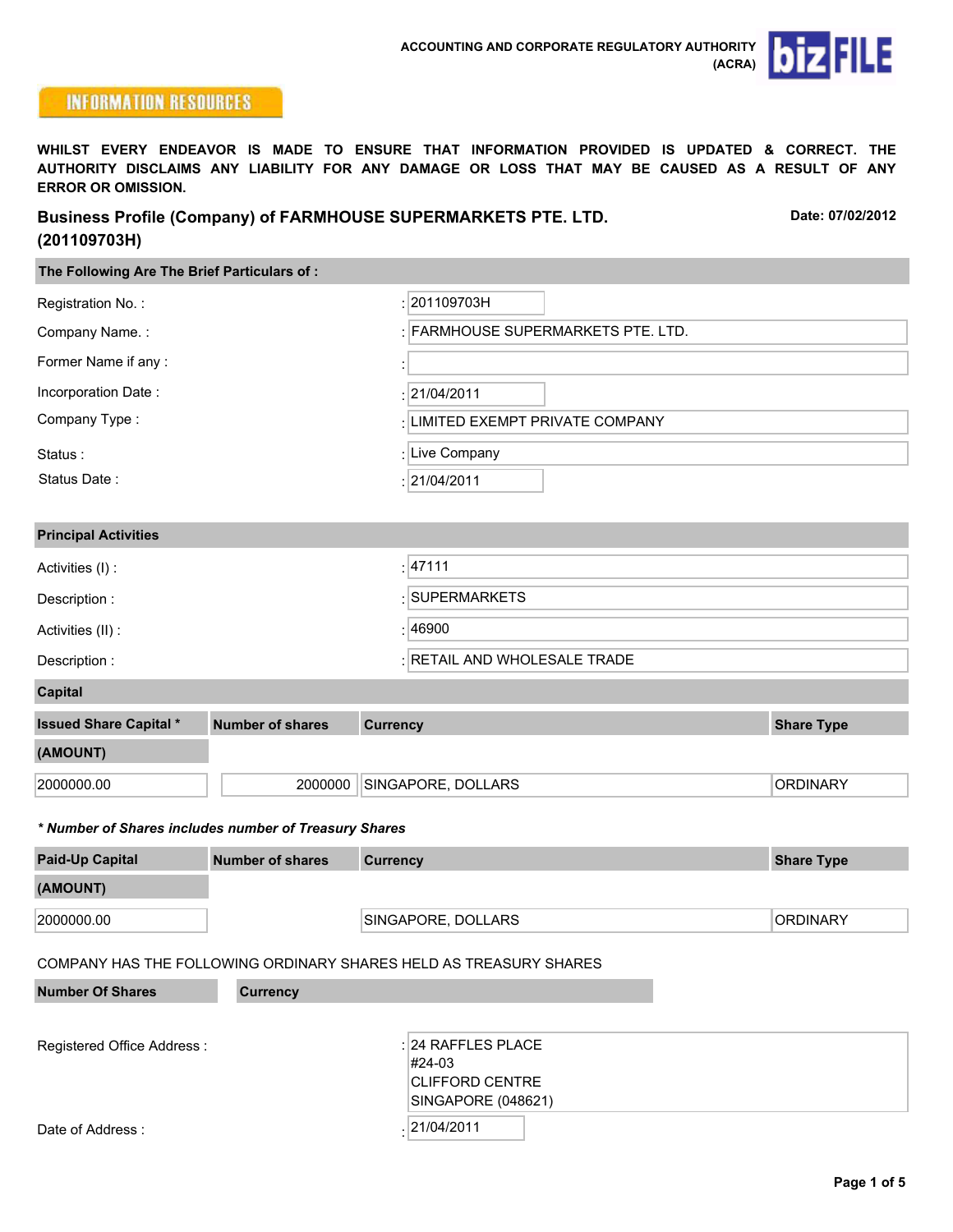

## **INFORMATION RESOURCES**

**WHILST EVERY ENDEAVOR IS MADE TO ENSURE THAT INFORMATION PROVIDED IS UPDATED & CORRECT. THE AUTHORITY DISCLAIMS ANY LIABILITY FOR ANY DAMAGE OR LOSS THAT MAY BE CAUSED AS A RESULT OF ANY ERROR OR OMISSION.**

| <b>Business Profile (Company) of FARMHOUSE SUPERMARKETS PTE. LTD.</b><br>(201109703H) | Date: 07/02/2012 |  |
|---------------------------------------------------------------------------------------|------------------|--|
| Date of Last AGM                                                                      | $\cdot$          |  |
| Date of Last AR                                                                       |                  |  |
| Date of A/C Laid at Last AGM                                                          | $\cdot$          |  |
| Date of Lodgment of AR, A/C                                                           | $\cdot$          |  |

#### **Audit Firms**

**NAME**

| <b>Charges</b> |                        |                 |                                  |                                |  |  |  |  |  |
|----------------|------------------------|-----------------|----------------------------------|--------------------------------|--|--|--|--|--|
| Charge No.     | <b>Date Registered</b> | <b>Currency</b> | <b>Amount Secured Chargee(s)</b> |                                |  |  |  |  |  |
| C201108600     | 14/07/2011             |                 | All Monies                       | <b>IMALAYAN BANKING BERHAD</b> |  |  |  |  |  |
| C201113043     | 17/10/2011             |                 | All Monies                       | UNITED OVERSEAS BANK LIMITED   |  |  |  |  |  |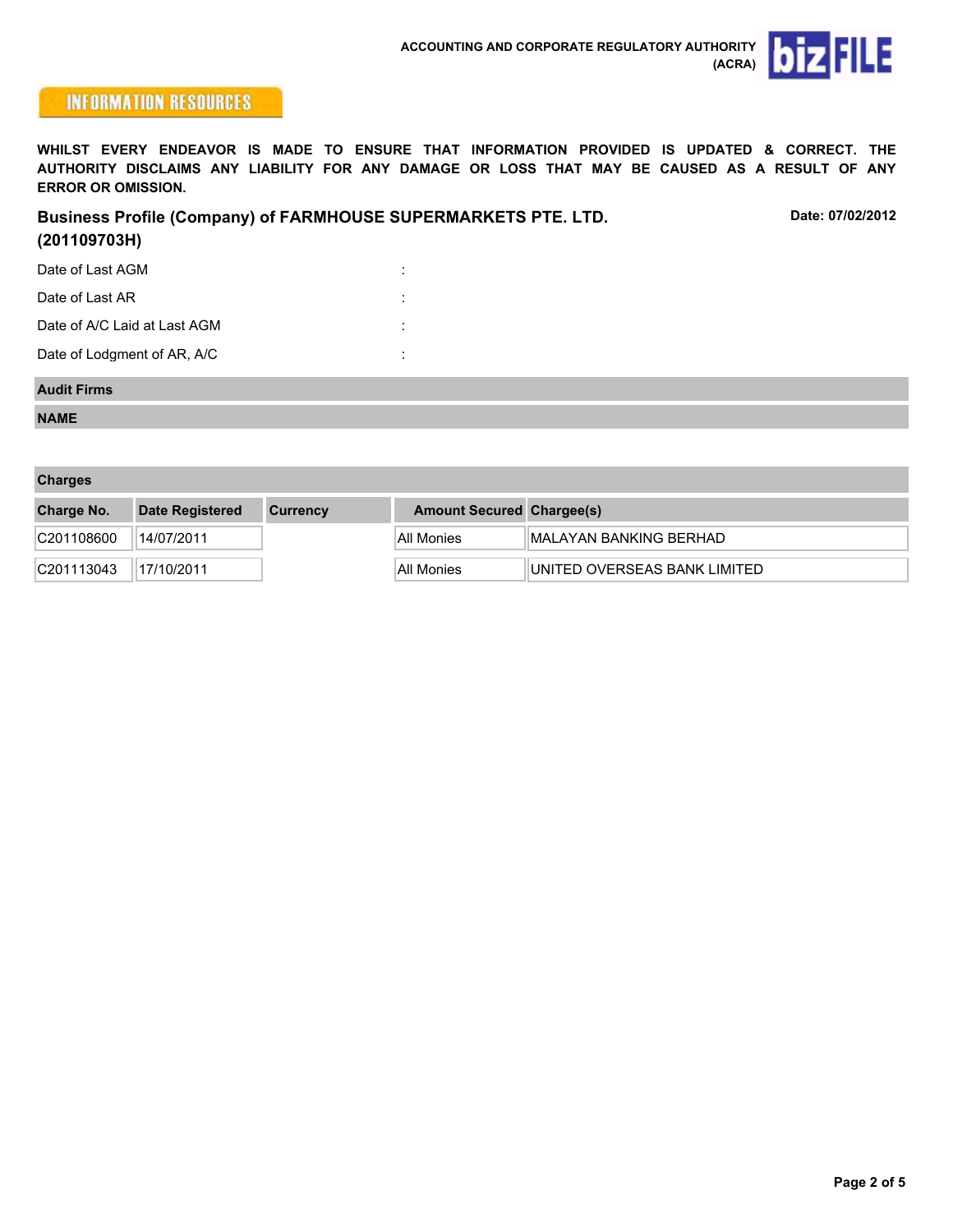

## **INFORMATION RESOURCES**

**WHILST EVERY ENDEAVOR IS MADE TO ENSURE THAT INFORMATION PROVIDED IS UPDATED & CORRECT. THE AUTHORITY DISCLAIMS ANY LIABILITY FOR ANY DAMAGE OR LOSS THAT MAY BE CAUSED AS A RESULT OF ANY ERROR OR OMISSION.**

**Business Profile (Company) of FARMHOUSE SUPERMARKETS PTE. LTD. (201109703H) Date: 07/02/2012**

| <b>Officers/Agents</b>                                           |           |                      |                |                    |  |  |  |
|------------------------------------------------------------------|-----------|----------------------|----------------|--------------------|--|--|--|
| <b>Name</b>                                                      | ID        | <b>Nationality</b>   | Source of      | Date of            |  |  |  |
| <b>Address</b>                                                   |           | <b>Position Held</b> | <b>Address</b> | <b>Appointment</b> |  |  |  |
| WAN SHAHINUR IZRAN BIN MOHAMAD<br><b>SALLEH</b>                  | G6340202N | <b>MALAYSIAN</b>     | <b>ACRA</b>    | 21/04/2011         |  |  |  |
| 7 ANTHONY ROAD<br>#14-24<br>ORCHARD SCOTTS<br>SINGAPORE (229955) |           | <b>DIRECTOR</b>      |                |                    |  |  |  |

| WAN IZZANA FATIMAH ZABEDAH                   | G6341351N | <b>MALAYSIAN</b> | <b>ACRA</b> | 21/04/2011 |
|----------------------------------------------|-----------|------------------|-------------|------------|
| 17 ANTHONY ROAD<br>#14-24<br> ORCHARD SCOTTS |           | <b>DIRECTOR</b>  |             |            |
| SINGAPORE (229955)                           |           |                  |             |            |

| MOHAMAD SALLEH BIN ISMAIL | G6368296P | <b>IMALAYSIAN</b> | <b>ACRA</b> | 21/04/2011 |
|---------------------------|-----------|-------------------|-------------|------------|
| 17 ANTHONY ROAD           |           | <b>DIRECTOR</b>   |             |            |
| #14-24                    |           |                   |             |            |
| ORCHARD SCOTTS            |           |                   |             |            |
| SINGAPORE (229955)        |           |                   |             |            |

| IWENDY WONG MEI YOKE NEE LEONG | IS1159203A | ISINGAPORE CITIZEN | <b>ACRA</b> | 26/05/2011 |
|--------------------------------|------------|--------------------|-------------|------------|
| 15 WARINGIN PARK               |            | <b>ISECRETARY</b>  |             |            |
| ISIN CHUAN GARDEN              |            |                    |             |            |
| SINGAPORE (416319)             |            |                    |             |            |

| <b>IALPHONSUS WEE YEW HOCK</b>       | S1585155D | ISINGAPORE CITIZEN | ACRA | 01/12/2011 |
|--------------------------------------|-----------|--------------------|------|------------|
| 1110 CLEMENTI STREET 13<br>$\#03-02$ |           | <b>ISECRETARY</b>  |      |            |
| SINGAPORE (120110)                   |           |                    |      |            |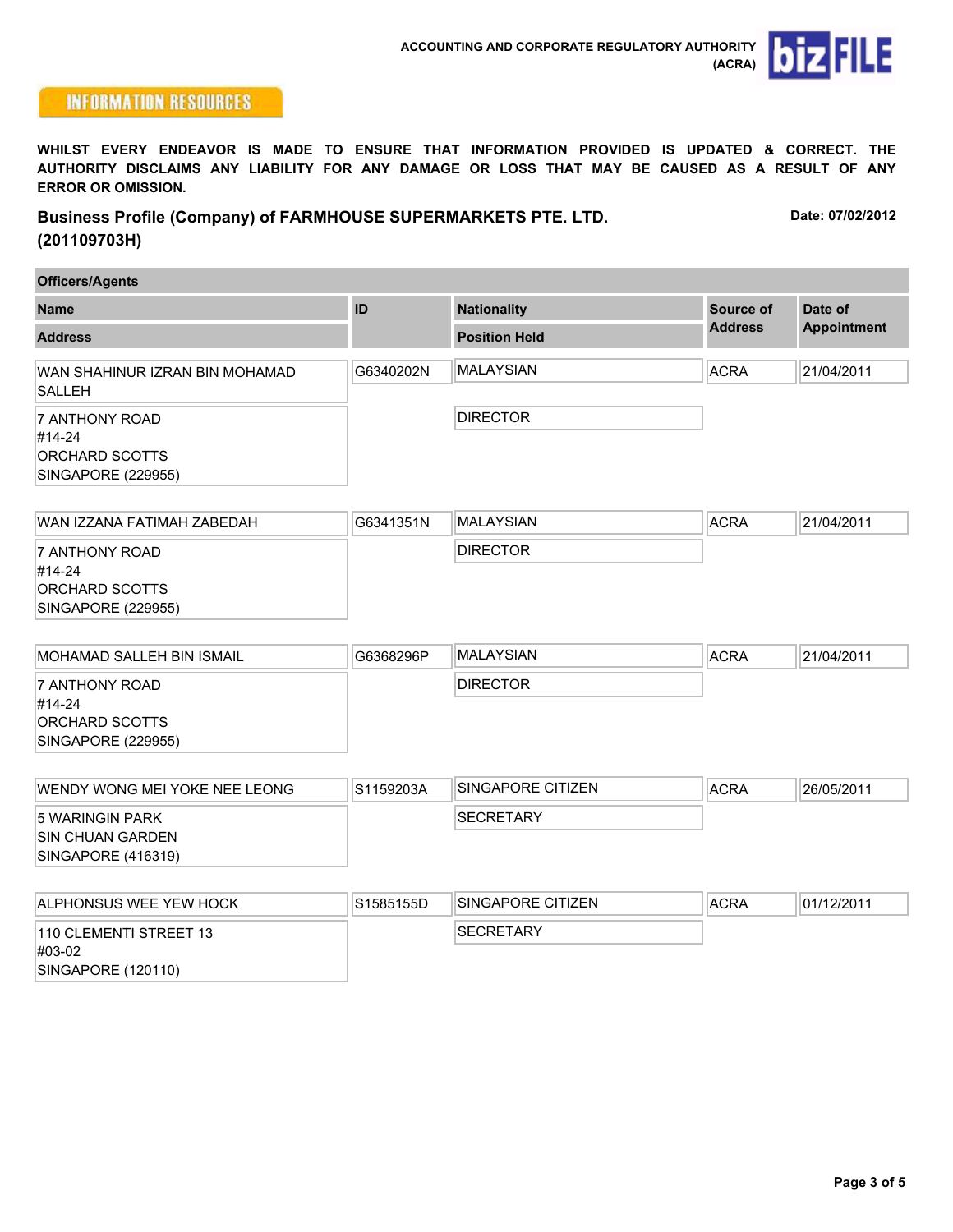

### **INFORMATION RESOURCES**

**WHILST EVERY ENDEAVOR IS MADE TO ENSURE THAT INFORMATION PROVIDED IS UPDATED & CORRECT. THE AUTHORITY DISCLAIMS ANY LIABILITY FOR ANY DAMAGE OR LOSS THAT MAY BE CAUSED AS A RESULT OF ANY ERROR OR OMISSION.**

**Business Profile (Company) of FARMHOUSE SUPERMARKETS PTE. LTD. (201109703H) Date: 07/02/2012**

|                | Shareholder (s)                                                         |                    |                                              |                             |                           |            |
|----------------|-------------------------------------------------------------------------|--------------------|----------------------------------------------|-----------------------------|---------------------------|------------|
| <b>Name</b>    |                                                                         | ID                 | Nationality/Place of<br>incorporation/Origin | Source of<br><b>Address</b> | <b>Address</b><br>Changed |            |
| <b>Address</b> |                                                                         |                    |                                              |                             |                           |            |
| $\mathbf{1}$   | WAN SHAHINUR IZRAN BIN MOHAMAD<br><b>SALLEH</b>                         |                    | G6340202N                                    | <b>MALAYSIAN</b>            | <b>ACRA</b>               | 16/03/2010 |
|                | <b>7 ANTHONY ROAD</b><br>#14-24<br>ORCHARD SCOTTS<br>SINGAPORE (229955) |                    |                                              |                             |                           |            |
|                | <b>Ordinary (Number)</b>                                                | <b>Currency</b>    |                                              |                             |                           |            |
|                | 666667                                                                  | SINGAPORE, DOLLARS |                                              |                             |                           |            |
| $ 2\rangle$    | WAN IZZANA FATIMAH ZABEDAH                                              |                    | G6341351N                                    | <b>MAI AYSIAN</b>           | <b>ACRA</b>               | 08/12/2009 |
|                | <b>7 ANTHONY ROAD</b><br>#14-24<br>ORCHARD SCOTTS<br>SINGAPORE (229955) |                    |                                              |                             |                           |            |
|                | <b>Ordinary (Number)</b>                                                | <b>Currency</b>    |                                              |                             |                           |            |
|                | 666666                                                                  | SINGAPORE, DOLLARS |                                              |                             |                           |            |
| 3              | MOHAMAD SALLEH BIN ISMAIL                                               |                    | G6368296P                                    | <b>MALAYSIAN</b>            | <b>ACRA</b>               | 24/02/2010 |
|                | 7 ANTHONY ROAD<br>#14-24<br>ORCHARD SCOTTS<br><b>SINGAPORE (229955)</b> |                    |                                              |                             |                           |            |
|                | <b>Ordinary (Number)</b>                                                | <b>Currency</b>    |                                              |                             |                           |            |
|                | 666667                                                                  | SINGAPORE, DOLLARS |                                              |                             |                           |            |